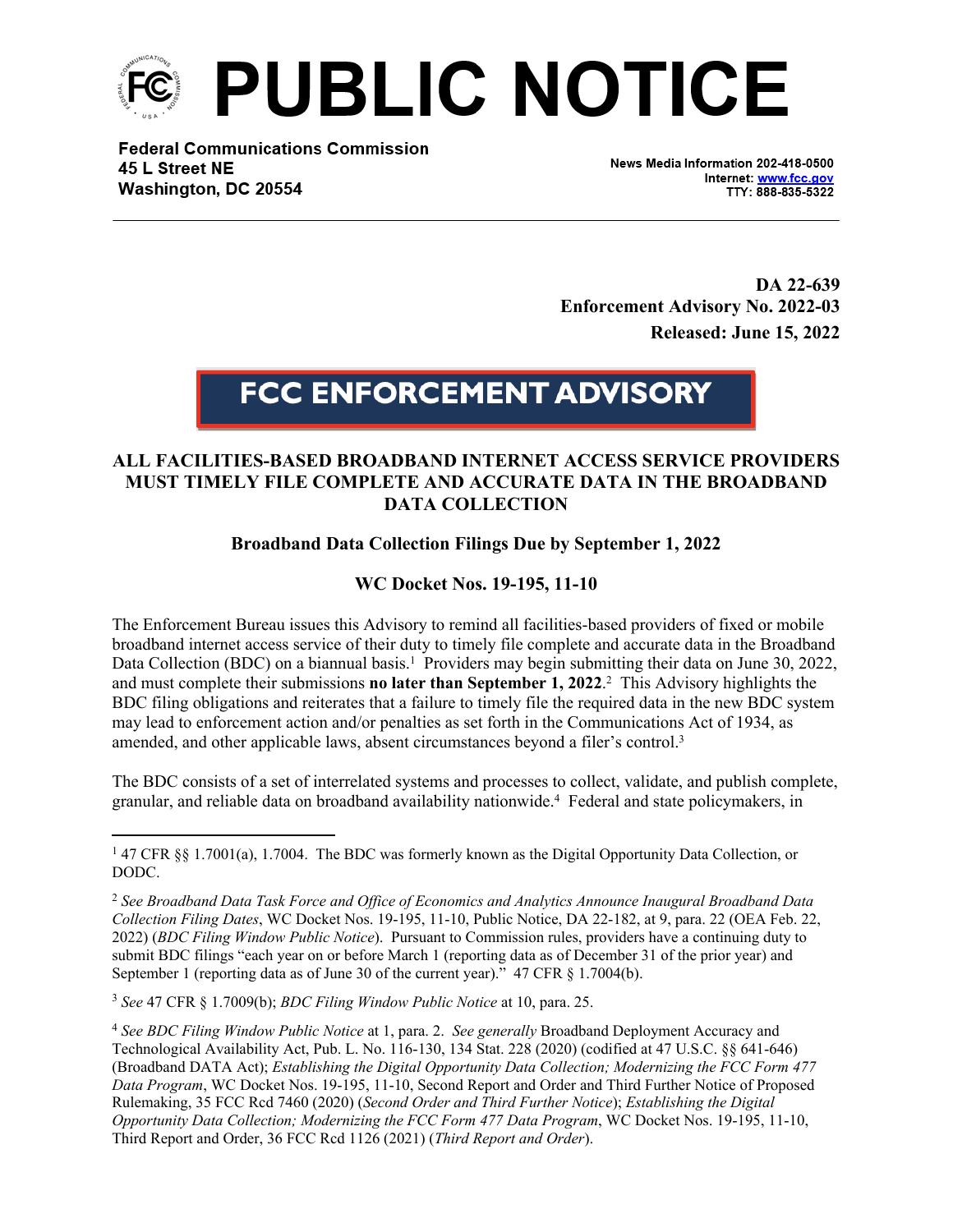addition to the general public, have an urgent and compelling need for these broadband availability data, particularly given that they are a prerequisite to the distribution of broadband deployment funds made available through various funding programs, including most recently funds appropriated by Congress in the Infrastructure Investment and Jobs Act (IIJA).<sup>5</sup> Further, as the National Telecommunications and Information Administration (NTIA) stated in its recently released Notice of Funding Opportunity for the Broadband Equity, Access, and Deployment Program, a prospective subgrantee that has provided a voice and/or broadband service and seeks to receive deployment funds through the program "must certify that it has timely filed Commission Form 477s and the Broadband DATA Act submission . . . and otherwise has complied with the Commission's rules and regulations."<sup>6</sup> Accordingly, it is critical that all providers subject to BDC filing requirements timely file accurate and comprehensive data on the availability of their services. The Enforcement Bureau, working with the Broadband Data Task Force, the Office of Economics and Analytics, the Wireline Competition Bureau, and the Wireless Telecommunications Bureau will monitor compliance and take action where necessary to support the success of the BDC.

**Entities Required to File in the Broadband Data Collection.<sup>7</sup>** All facilities-based providers of fixed or mobile broadband internet access service who have one or more end user connections in service on June 30, 2022, must file BDC data no later than September 1, 2022.<sup>8</sup> An entity is a facilities-based provider if it supplies broadband service using any of five types of facilities enumerated in the Commission's *Third*  Report and Order in the BDC proceeding.<sup>9</sup> The Commission adopted the definition of broadband internet access service in the Broadband DATA Act,<sup>10</sup> which adopts by reference the meaning given to that term in section 8.1(b) of the Commission's rules, limiting the BDC requirements to providers of mass-market retail service only.<sup>11</sup>

**How to File in the Broadband Data Collection.** Filers must submit data in the BDC system via file upload and/or web form. Detailed specifications for the biannual BDC filings are available at <https://www.fcc.gov/BroadbandData/resources#data-specifications>.

Filers are encouraged to submit their data as early as possible in the filing window. The BDC system includes automatic checks and validations that will prevent filers from submitting data with patent errors, such as reporting subscribers in an area with no service availability; filers must correct errors *prior* to

<sup>10</sup> *Second Report and Order and Third Further Notice*, 35 FCC Rcd at 7465, para. 12 & n.26; *see* 47 CFR  $$1.7001(a)(6).$ 

<sup>11</sup> *See* 47 U.S.C. § 641(1); 47 CFR § 8.1(b); *Third Report and Order*, 36 FCC Rcd at 1134-35, para. 19 (declining to collect non-mass market broadband service data in addition to mass-market service data).

<sup>5</sup> *BDC Filing Window Public Notice* at 10, para. 25; *see* Infrastructure Investment and Jobs Act, Pub. L. No. 117-58, div. F, tit. I,  $\frac{60102(c)(1)}{c(3)}$  (2021), [https://www.govinfo.gov/content/pkg/BILLS-117hr3684enr/pdf/BILLS-](https://www.govinfo.gov/content/pkg/BILLS-117hr3684enr/pdf/BILLS-117hr3684enr.pdf%20)[117hr3684enr.pdf.](https://www.govinfo.gov/content/pkg/BILLS-117hr3684enr/pdf/BILLS-117hr3684enr.pdf%20)

<sup>&</sup>lt;sup>6</sup> NTIA, Broadband Equity, Access, and Deployment Program, Notice of Funding Opportunity, at 74 (May 13, 2022),<https://broadbandusa.ntia.doc.gov/sites/default/files/2022-05/BEAD%20NOFO.pdf>.

<sup>7</sup> *See* 47 CFR §§ 1.7001(a), 1.7004(a).

<sup>8</sup> *See BDC Filing Window Public Notice* at 9, para. 22.

<sup>9</sup> *Third Report and Order*, 36 FCC Rcd at 1130-31, para. 10. Specifically, an entity is facilities-based if it provides services using "(1) physical facilities that the entity owns and that terminate at the end-user premises; (2) facilities that the entity has obtained the right to use from other entities, such as dark fiber or satellite transponder capacity as part of its own network, or has obtained from other entities; (3) unbundled network element (UNE) loops, special access lines, or other leased facilities that the entity uses to complete terminations to the end-user premises; (4) wireless spectrum for which the entity holds a license or that the entity manages or had obtained the right to use via a spectrum leasing arrangement or comparable arrangement pursuant to subpart X of Part 1 of [the Commission's] Rules (47 CFR §§ 1.9001-1.9080); or (5) unlicensed spectrum." *Id.*; *see also* 47 CFR § 1.7001(a)(2).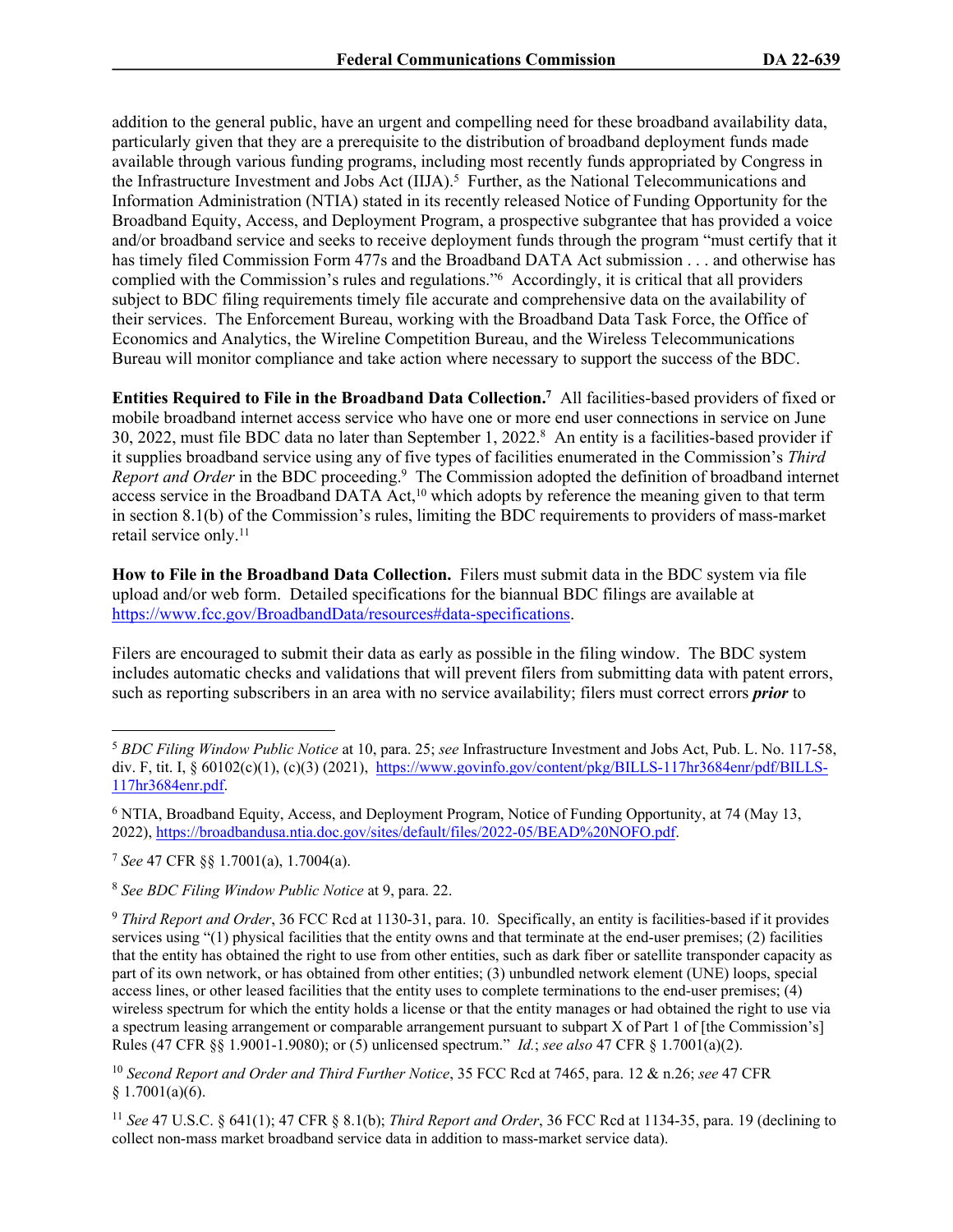submitting and certifying a BDC filing, which they must do before the filing deadline. Filing early in the window will afford filers an opportunity to make any necessary corrections in advance of the deadline and ensure that their submissions are accurate and timely filed.

The Commission is providing various technical assistance resources to assist filers in preparing their biannual BDC submissions. Self-help resources such as data specifications, a user guide, video tutorials, and help articles, as well as an online form to request additional support, can be found in the BDC Help Center, which filers can access though the BDC webpage at [https://www.fcc.gov/BroadbandData.](https://www.fcc.gov/BroadbandData) Pursuant to the Broadband DATA Act, the Commission has set up a process through which filers may request and receive assistance with geographic information system (GIS) data processing and formatting to ensure that the filer can comply with the requirements of the BDC.<sup>12</sup> Such requests should be submitted through the Help Center on the BDC webpage.

**Enforcement Authority.** In addition to the Commission's general enforcement authority in the Communications Act and other applicable laws,<sup>13</sup> section 803 of the Broadband DATA Act makes it "unlawful for an entity or individual to willfully and knowingly, or recklessly, submit information or data under this title that is materially inaccurate or incomplete with respect to the availability of broadband internet access service or the quality of service with respect to broadband internet access service."<sup>14</sup>

The Commission's rules define "materially inaccurate or incomplete" as "a submission that contains omissions or incomplete or inaccurate information that the Commission finds has a substantial impact on its collection and use of the data collected" through the BDC.<sup>15</sup> The Commission has established a base forfeiture of \$15,000 per violation for providers that file materially inaccurate or incomplete information in the BDC.<sup>16</sup> If a provider discovers any inaccuracy, omission, or significant reporting error in the original data it submitted, whether through self-discovery, the BDC challenge, crowdsourcing, or verification processes, or otherwise, that provider is required to file corrected data within 30 days of the discovery or notification of the inaccuracy or omission.<sup>17</sup> In addition, corrected filings must be accompanied by both corporate and engineering certifications.<sup>18</sup> The requirement to file corrected data is independent of the obligation to timely file accurate and complete data as part of the biannual BDC submission.

<sup>16</sup> 47 CFR § 1.80(b)(10), tbl. 1; *Third Report and Order*, 36 FCC Rcd at 1180, para. 140.

<sup>17</sup> 47 CFR § 1.7009(d)(1); *Third Report and Order*, 36 FCC Rcd at 1182-83, 1183-84, paras. 145, 147; *see also* 47 CFR §§ 1.7006(d)(3)(i), (d)(4), (e)(6)(iii), (f)(7). "We will not excuse providers from updating their data for nonsignificant reporting errors." *Third Report and Order*, 36 FCC Rcd at 1183, para. 145.

<sup>18</sup> 47 CFR § 1.7009(d)(2); *Third Report and Order*, 36 FCC Rcd at 1183, para. 147. The contents of the corporate and engineering certifications shall be consistent with the Commission's rules and any clarification of the rules that the Bureaus and Offices may deem necessary in response to any requests for clarification and/or waiver of the Commission's rules. *See, e.g.,* Petition of Competitive Carriers Association (CCA) for Declaratory Ruling or Limited Waiver, WC Docket No. 19-195 (filed May 13, 2022).

<sup>12</sup> 47 U.S.C. § 644(d).

<sup>13</sup> *See Third Report and Order*, 36 FCC Rcd at 1182, para. 144.

<sup>14</sup> 47 U.S.C. § 643; *see Third Report and Order*, 36 FCC Rcd at 1181-82, para. 143.

<sup>15</sup> 47 CFR § 1.7009(c). The Commission also noted in the *Third Report and Order* that it would determine whether conduct is "willful and knowing or reckless" on a case-by-case basis, consistent with Commission precedent. *Third Report and Order*, 36 FCC Rcd at 1178-79, para. 136.